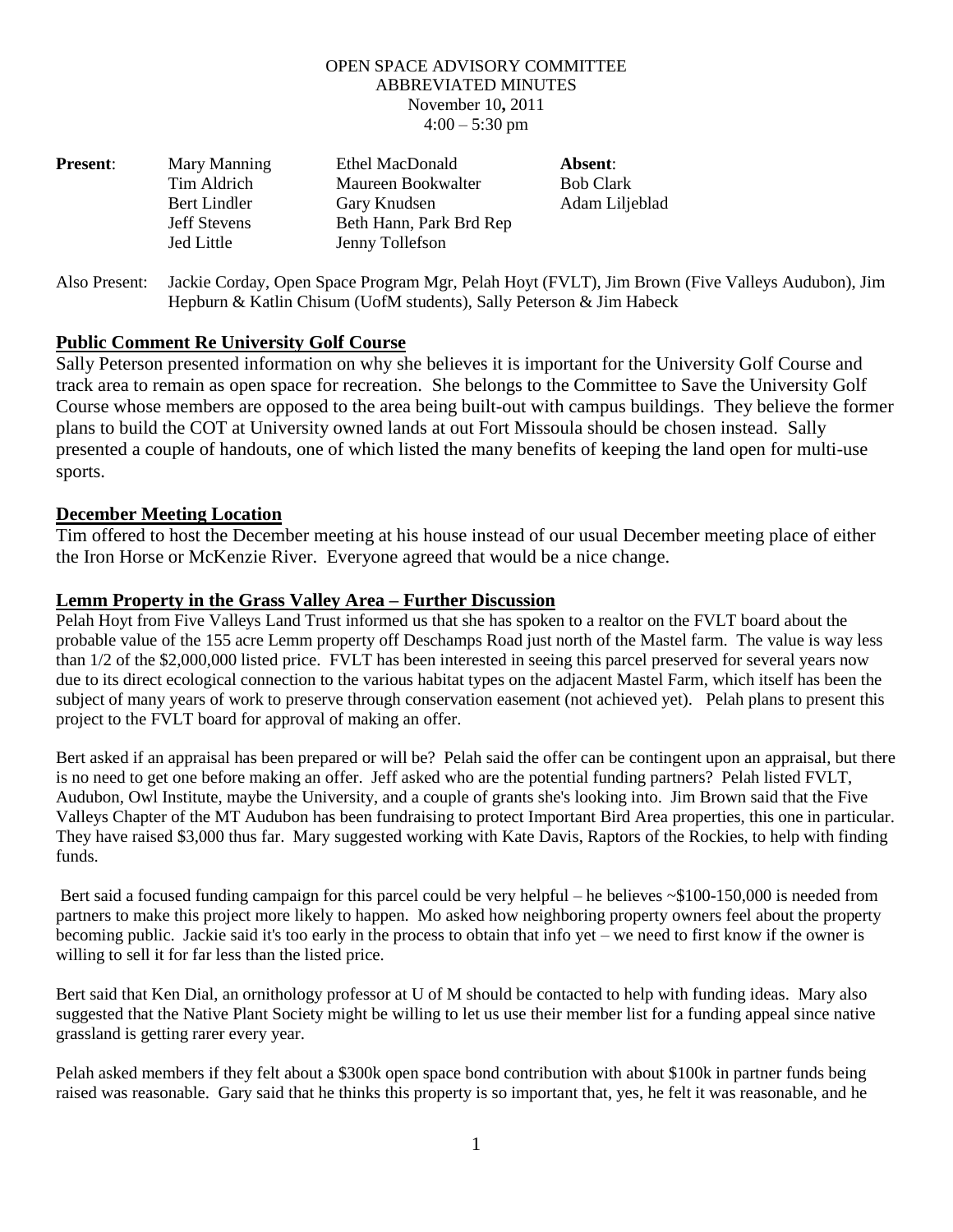looks forward to us working out the price, funding and use issues. Other members chimed in that it seemed reasonable since the City would be owning the land (as opposed to contributing to a conservation easement). **Open Space Updates**

Jackie updated members on several potential projects:

- 1) Fred Stout Property Fred owns over 90 acres located adjacent to Council Grove State Park off Mullan Road in the Grass Valley Cornerstone. She explained this is one of only 6 potential parcels west of Reserve Street that Pelah and Jackie identified are large enough and have significant enough conservation values to pursue for preservation. His property consists of beautifully managed farmland that forms the entrance to the park and the eastern and northern boundaries. Jackie sent a letter to Fred in 2009 asking if he would be interested in talking to her about preservation options. He did talk with her but decided the timing wasn't right. In September 2011, Fred contacted Jackie to ask if the City was still interested in his property. They got together to discuss several possible options, but the one that rose to the top was selling most of his acreage to the City to then be transferred to FWP to become part of the state Park. Fred asked Jackie to inquire of FWP's interest in this idea. He has made no commitment, but wants to know if it's a viable option. Jackie has set up a early December fieldtrip with FWP staff to discuss the possibility.
- 2) Former Stone Container Pulp Mill Property Tom Platt with Hybrid Energy Group requested a meeting with Jackie, Pat O'Herron, and Nancy Heil in order to pitch an idea for preserving ~500+ acres out of the ~3,200 acres formerly owned by Stone Container. He wanted to know if City and County Open Space Bonds could be used to pay back the potential buyer (who Tom is working with) who is in the position to purchase it in the near future if he knows there are funding sources that can be lined up to pay him back (ideally, he would like to come out whole even if it takes a few years). Tom informed us that the current owner, Green Investments, is willing to consider selling the floodplain acreage to Tom's client for open space purposes. The price being discussed is about \$2,000 to 2,500/acre, which equates to over \$1 million. Tom's client wants to see the property preserved for its wildlife values and recreation access and is especially interested in the land being transferred to a public land agency. The property is almost 99% in the Frenchtown Planning Region, but Section 25 is within the City's Open Space Plan boundaries. About 200 acres proposed to be preserved is in Section 25, thus it is possible to contribute City O.S. Bond funds to that portion.

Pat and Jackie informed him the City and County would not be interested in owning the property – County is not taking on any parklands and this is way too far out for City Parks Dept to take care of. Thus, the most probable owners are either the USFS (they own land adjacent and to the west) or FWP (slim chance however since they are trying to keep new acquisitions to a minimum and they already own Council Grove State Park just 1.5 miles SE). Pat informed Tom that the Commissioners are very interested in seeing the high conservation values lands preserved and I indicated the same from the City's perspective. However, we both cautioned him that the \$1,000,000+ price tag would be an obstacle – he will need other major funding partners beside the County and City O.S. bonds. He has already spoken to FVLT, but not USFS and FWP, so we suggested that he talk with them next and let us know how that went.

3) Dave Edgell Property off Deer Creek Road – Dave owns the 66 acre parcel across the street from the Clark Fork Terrace property. It is a triangle shape sandwiched between the railroad to the south, I-90 to the north, and Deer Creek Road to the east. It was proposed to be subdivided in approximately 2007, but nothing is happening now due to the economy. Dave contacted the Mayor to inquire about the City's interest in purchasing the property as it is a key piece to completing the Kim Williams extension (about 3/4 mile piece between the current eastern terminus of the trail to Deer Creek Road. Unfortunately, Dave purchased the property at the very apex of the market and now it is likely not worth even 1/2 of what he paid (over \$1,000,000). Because his asking price of \$750,000 is likely way over the current fair market value, Jackie suggested to Dave obtaining an appraisal, which the City could share 1/2 the cost. Dave said he would think about it and get back to her.